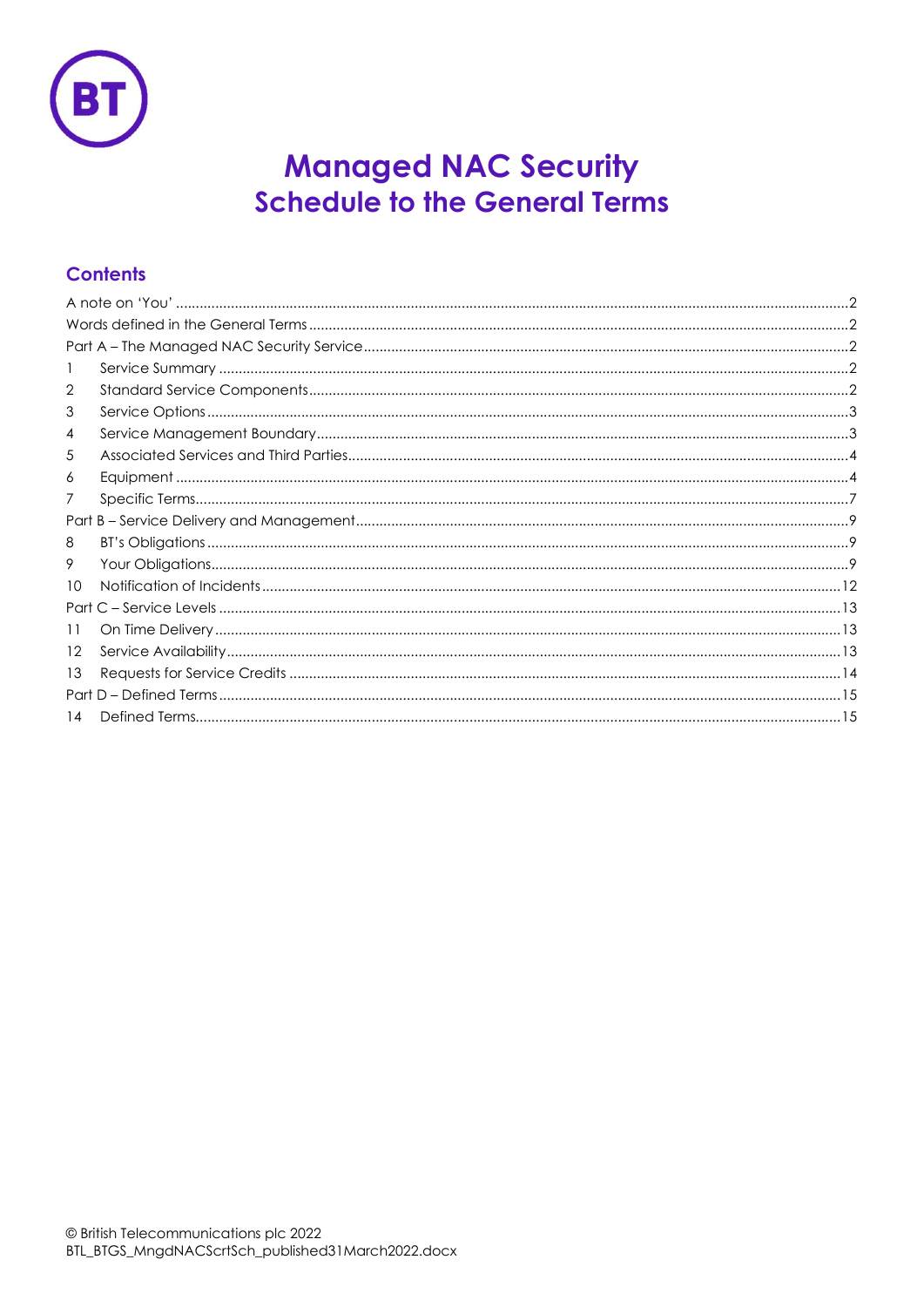

# A note on 'You'

References to 'You' and 'Your' mean the Customer.

## Words defined in the General Terms

Words that are capitalised but have not been defined in this Schedule have the meanings given to them in the General Terms.

# Part A – The Managed NAC Security Service

# 1 Service Summary

BT will provide you with a managed network access control service comprising of hardware and software that uses an agentless security appliance to identify and evaluate network endpoints and applications as they connect to your network, comprising:

- 1.1 the Standard Service Components; and
- 1.2 any of the Service Options as set out in any applicable Order,

up to the point of the Service Management Boundary as set out in Paragraph 4 ("Managed NAC Security Service").

#### 2 Standard Service Components

BT will provide you with all the following standard service components ("Standard Service Components") in accordance with the details as set out in any applicable Order:

#### 2.1 Initial Set-up

- 2.1.1 BT will initially set up the Managed NAC Security Service for you and provide any required hardware and software components. Such components will become Purchased Equipment.
- 2.1.2 You may choose the required Managed NAC Security Service functionalities from the list provided in the Order. You may be charged for any changes to the functionalities made after the Order has been placed.

# 2.2 Solution Desian

- 2.2.1 BT will design the Managed NAC Security Service that will classify Devices into categories. The categories shall be prepared at BT's complete discretion, but may be discussed with you. Those categories may then be used for the purpose of assessing whether the Devices connected to your network comply with your security policy; and
- 2.2.2 BT will design a resilient Managed NAC Security Service to maximise the availability of the Service and protect against single points of failure.

#### 2.3 Project Management

- 2.3.1 BT will coordinate the Managed NAC Security Service installation and commissioning in accordance with the applicable Order and this Schedule.
- 2.3.2 Unless otherwise set out in the applicable Order, BT will administer all project management activity remotely. Neither BT nor any representatives of BT will visit your Site after the initial set up.

#### 2.4 Managed Service

- 2.4.1 BT will manage the Service Options in accordance with this Schedule; and
- 2.4.2 BT will monitor and manage the Purchased Equipment (based upon a 24x7x365 monitoring period) as set out in any applicable Order using the ActiveCare Advanced support program of the Supplier. This entails:
	- (a) rectification of Software errors whereby the two most recent Software releases will be supported for at least 12 months from their initial release date. You acknowledge that the resolution of any Software error may require BT to upgrade the Software to its current version. Any Software release moving out of support will remain supported for an additional 90 days period, following the release date of the most recent supported Software release; and
	- (b) break-fix support of the hardware. If required, this includes the provision of hardware replacement for a defective product in accordance with the specifications of the Supplier.

# 2.5 Web Portal

BT will provide you with access to a web portal where you will be able to access security performance reports, dashboards and other information relating to your Managed NAC Security Service.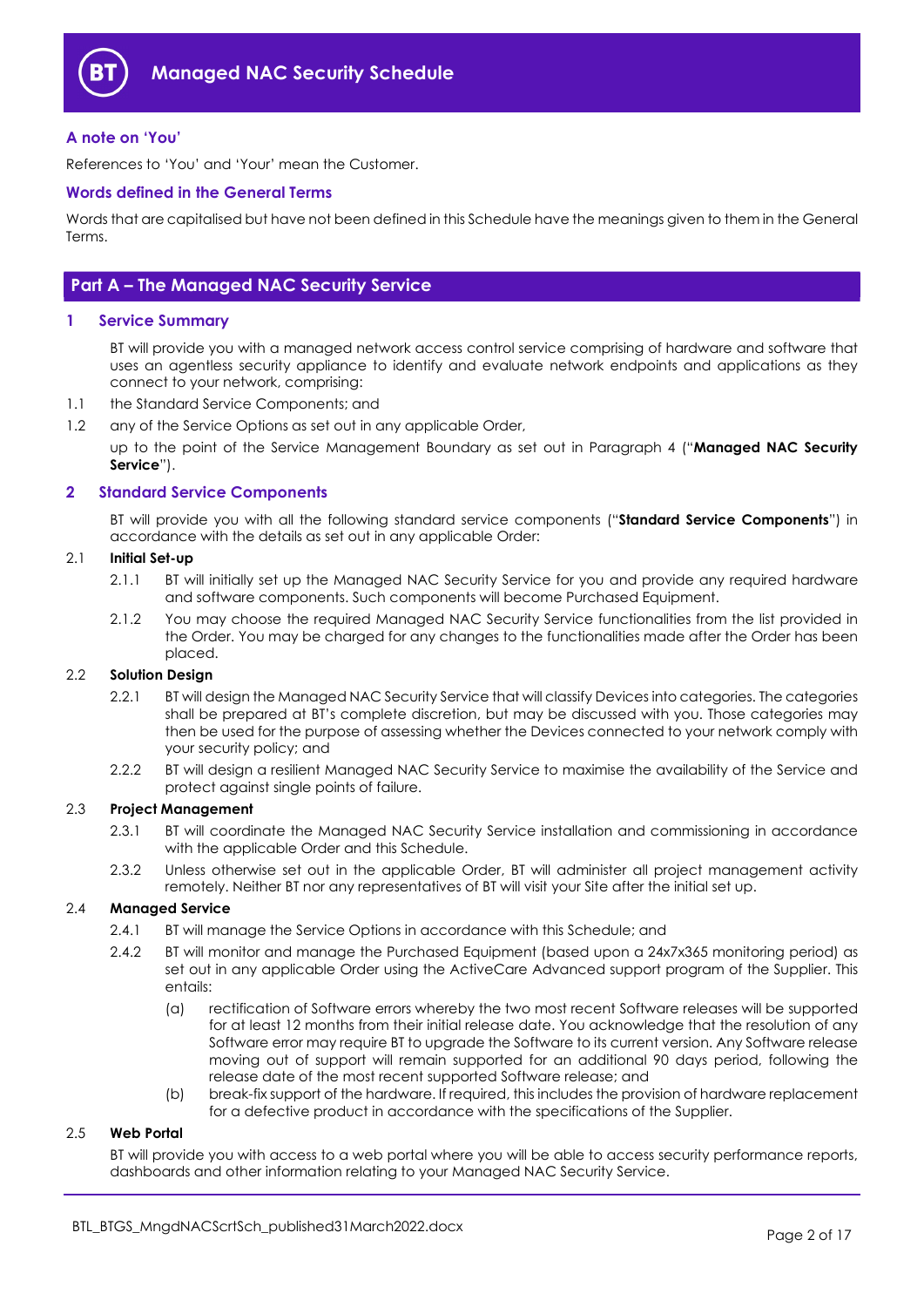

# 3 Service Options

BT will provide you with any of the following options ("Service Options") as set out in any applicable Order and in accordance with the details and charges as set out in that Order:

## 3.1 High Availability Configuration

- 3.1.1 Under the High Availability Configuration Service Option, BT will use reasonable endeavours to configure the Managed NAC Security Service to the High Availability Configuration as set out in any applicable Order.
- 3.1.2 Under the High Configuration Service Option, BT will use reasonable endeavours to provide any additional Purchased Equipment required to support the High Availability Configuration of the Managed NAC Security Service.
- 3.1.3 BT cannot and does not guarantee that this Service Option will be available for all hardware. If, after placing your Order, it transpires the required additional Purchased Equipment is not available, BT will discuss with you any alternative options.

# 3.2 Technical Account Manager

- 3.2.1 Under the Technical Account Manager Service Option, BT will provide you with up to two days of consultancy services per month to support the tuning of policies or any other aspects of the Managed NAC Security Service.
- 3.2.2 The Technical Account Manager Service Option will be delivered remotely unless otherwise set out in the Order.

#### 3.3 Ad Hoc Professional Services

- 3.3.1 Under the Ad Hoc Professional Services Service Option, BT will provide ad hoc professional consultancy services where you can ask for, and BT will use reasonable endeavours to provide, advice, support and or an amendment to your Managed NAC Security Service. Any amendments to your Managed NAC Security Service may affect the Charges. BT will discuss and agree these with you before making any requested amendments.
- 3.3.2 Ad Hoc Professional Services will be delivered remotely unless otherwise set out in any applicable Order and is separate to the Technical Account Manager Service Option.

#### 3.4 EyeSegment

- 3.4.1 The EyeSegment Service Option is a secure, cloud-based application that analyses data flows among endpoints connected to your network.
- 3.4.2 BT will configure the Managed NAC Security Service to include the EyeSegment Service Option as set out in any applicable Order.
- 3.4.3 BT will use reasonable endeavours to provide any additional security policy changes required to support the network segmentation of the Managed NAC Security Service as requested by you.
- 3.4.4 The EyeSegment Service Option will be delivered remotely unless otherwise set out in any applicable Order.

# 3.5 EyeExtend Service Option

- 3.5.1 The EyeExtend Service Option is a module that automates Enterprise of Things between the Supplier's platform and other IT and security solutions to improve operational efficiency and your overall network security posture.
- 3.5.2 BT will configure the Managed NAC Security Service to include the EyeExtend Service Option as set out in any applicable Order.
- 3.5.3 BT will use reasonable endeavours to provide any additional security policy changes required to support the network segmentation of the Managed NAC Security Service as requested by you.
- 3.5.4 The EyeExtend Service Option will be delivered remotely unless otherwise set out in any applicable **Order**
- 3.5.5 The EyeExtend Service Option may include some predefined professional services form the Supplier as set out in any applicable Order.
- 3.6 Service Options may not be available in all countries and Service Levels may vary depending on Site location.
- 3.7 Certain Service Options may require you to have specific Customer Equipment that meets minimum specifications, as set out in any applicable Order.

#### 4 Service Management Boundary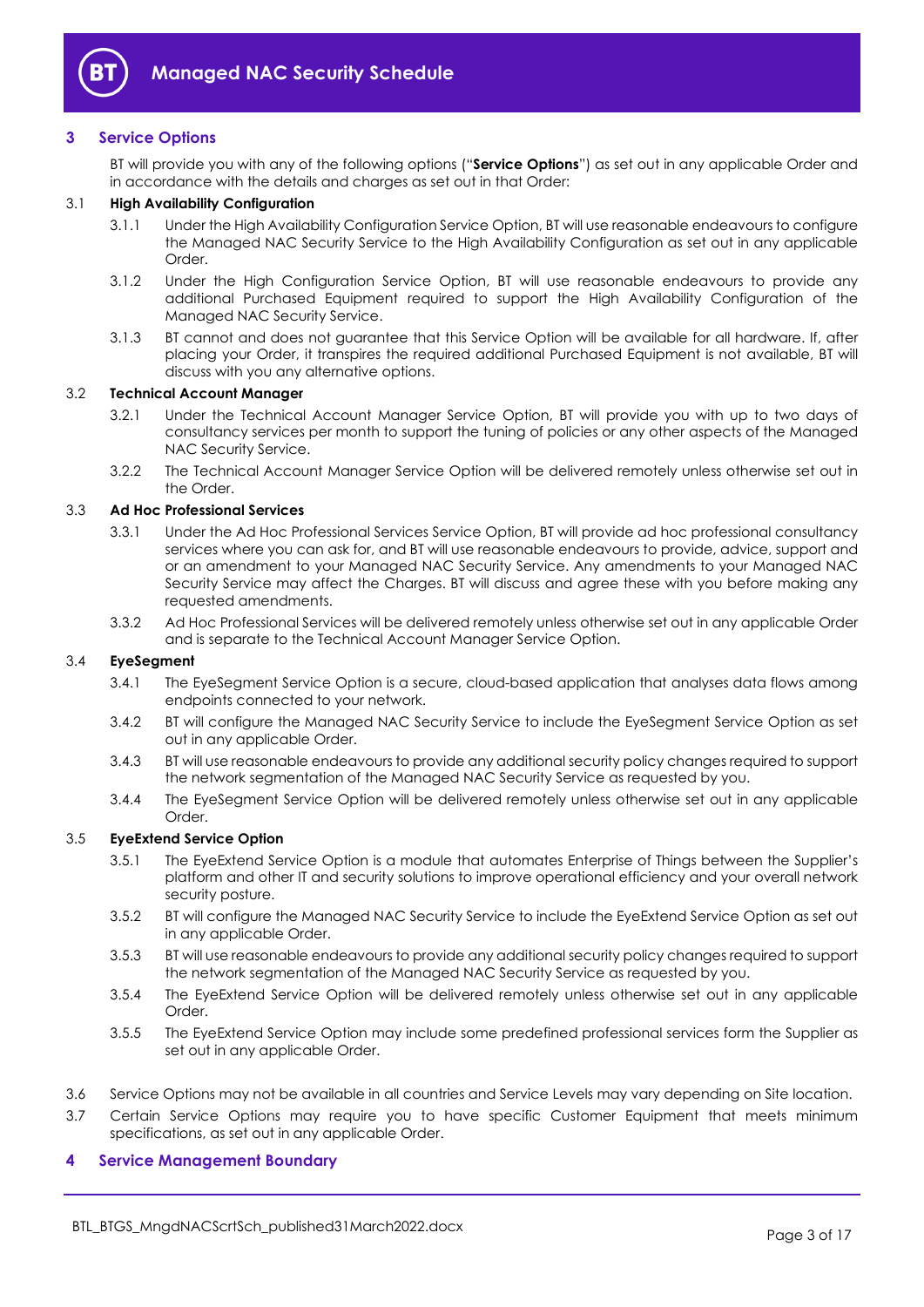

- 4.1 BT will provide and manage the Managed NAC Security Service in accordance with Parts B and C of this Schedule and as set out in any applicable Order up to the Service Management Boundary.
- 4.2 BT will have no responsibility for the Managed NAC Security Service outside the Service Management Boundary.
- 4.3 BT does not make any representations, whether express or implied, about whether the Managed NAC Security Service will operate in combination with any Customer Equipment or other equipment and software.
- 4.4 BT does not guarantee that the Managed NAC Security Service will detect or block all malicious threats.
- 4.5 BT will not be responsible for any inability to provide or degradation of the Managed NAC Security Service if you do not have and maintain the required Customer Equipment.

# 5 Associated Services and Third Parties

- 5.1 You will have the following services in place that will connect to the Managed NAC Security Service, and any other services that BT notifies you of from time to time which are necessary for the Managed NAC Security Service to function, and will ensure that these services meet the minimum technical requirements that BT specifies:
	- 5.1.1 Internet connectivity for access to, and the management and monitoring of, any software required by the Supplier. For management and monitoring, BT may use a BT MPLS WAN connection (i.e. BT IP Connect UK or BT IP Connect Global);
	- 5.1.2 LAN connectivity and associated infrastructure e.g. any additional switches that may be required for the Managed NAC Security Service.
- 5.2 If BT provides you with any services other than the Managed NAC Security Service (including, but not limited to any Enabling Service), this Schedule will not apply to those services and those services will be governed by their separate terms.
- 5.3 BT will not be liable for failure to or delay in supplying the Managed NAC Security Service to a Site if a licenced operator delays or refuses the supply of an Access Line to that Site and no alternative service is available at reasonable cost.

#### 6 Equipment

#### 6.1 Use of Purchased Equipment

Until title in any Purchased Equipment transfers to you in accordance with Paragraph 6.2.2, you will:

- 6.1.1 keep the Purchased Equipment safe and without risk to health;
- 6.1.2 only use the Purchased Equipment, or allow it to be used, in accordance with any instructions or authorisation BT may give and for the purpose for which it is designed;
- 6.1.3 not move the Purchased Equipment or any part of it from the Site(s) without BT's written consent and, including after title in any Purchased Equipment transfers to you in accordance with Paragraph 6.2.2, you will pay BT's costs and expenses reasonably incurred as a result of such move or relocation;
- 6.1.4 not make any alterations or attachments to, or otherwise interfere with, the Purchased Equipment, including after title in any Purchased Equipment transfers to you in accordance with Paragraph 6.2.2, nor permit any person (other than a person authorised by BT) to do so, without BT's prior written consent and, if BT gives its consent, agree that any alterations or attachments are part of the Purchased Equipment;
- 6.1.5 not sell, charge, assign, transfer or dispose of or part with possession of the Purchased Equipment or any part of it;
- 6.1.6 not allow any lien, encumbrance or security interest over the Purchased Equipment, nor pledge the credit of BT for the repair of the Purchased Equipment or otherwise;
- 6.1.7 not claim to be owner of the Purchased Equipment and ensure that the owner of the Site(s) will not claim ownership of the Purchased Equipment, even where the Purchased Equipment is fixed to the Site(s);
- 6.1.8 obtain appropriate insurance against any damage to or theft or loss of the Purchased Equipment;
- 6.1.9 in addition to any other rights that BT may have, reimburse BT for any losses, costs or liabilities arising from your use or misuse of the Purchased Equipment or where the Purchased Equipment is damaged, stolen or lost, except where the loss or damage to Purchased Equipment is a result of fair wear and tear or caused by BT;
- 6.1.10 ensure that the Purchased Equipment appears in BT's name in your accounting books;
- 6.1.11 where there is a threatened seizure of the Purchased Equipment, or an Insolvency Event applies to you, immediately provide BT with Notice so that BT may take action to repossess the Purchased Equipment; and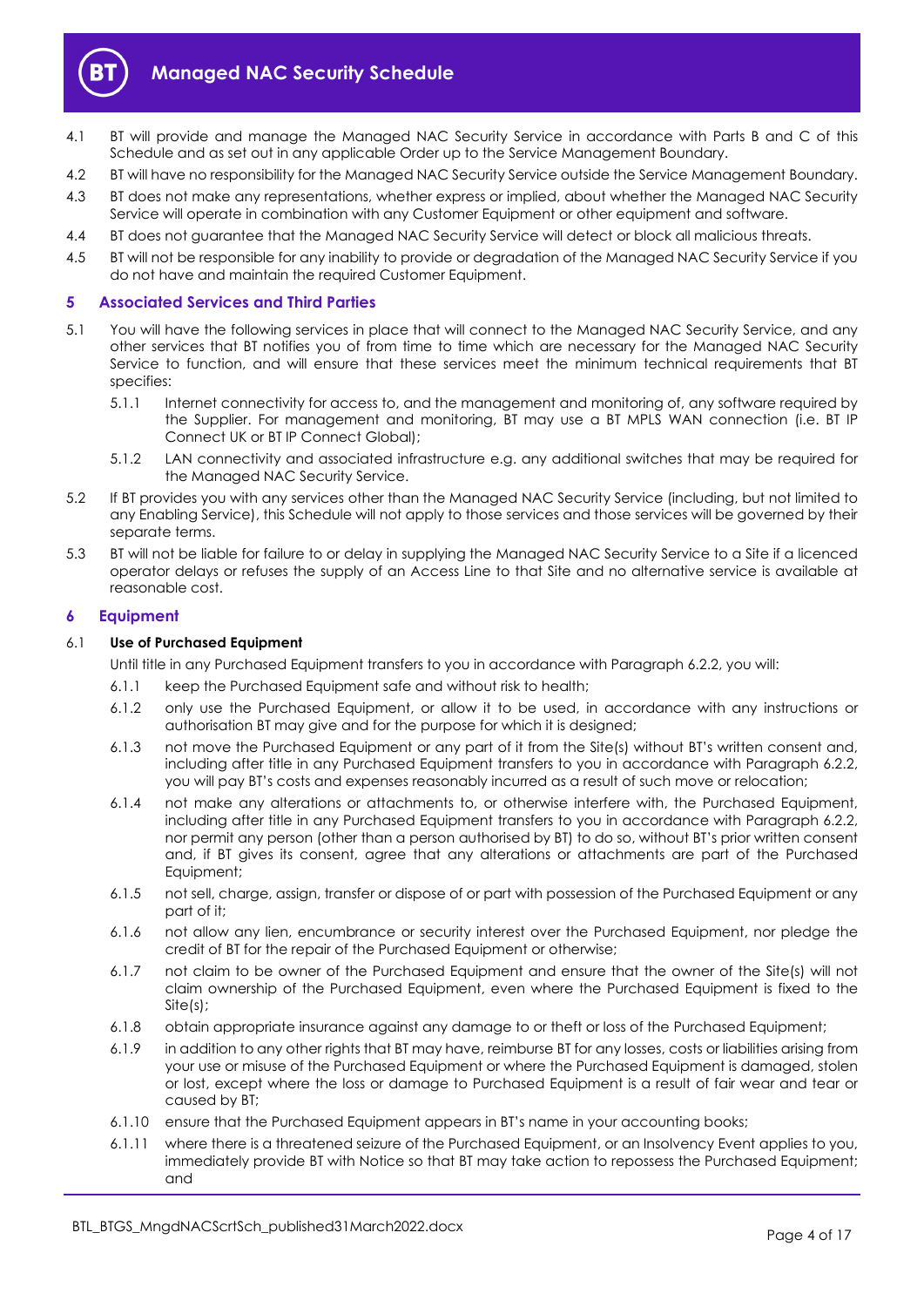

6.1.12 notify any interested third parties that BT owns the Purchased Equipment.

# 6.2 Purchased Equipment

# 6.2.1 Delivery and Installation of Purchased Equipment

- (a) You will provide BT with the name and contact details of at least one individual who is responsible for receiving the Purchased Equipment at the Site(s).
- (b) BT will dispatch any Purchased Equipment for delivery at the Site set out in any applicable Order provided either:
	- (i) the Site is located in the Territory; or
	- (ii) the Site is located in the European Union and the Territory is in the European Union.
- (c) Where the Site is not located in the Territory and both the Site and the Territory are not within the European Union:
	- (i) you will act as the importer of record, clear the Purchased Equipment through the applicable customs authority in the destination country and be liable for any import tax, duty or excise duty incurred, and, if requested by BT, provide authorisation as soon as practicable, authorising BT or BT's agent to carry out BT's obligations as shipping agent. If you cannot give BT such authorisation, you will fulfil the shipping agent obligations on BT's behalf at your own cost; and
	- (ii) subject to your compliance with Paragraph 6.2.1(c)(i):
		- i. BT will deliver any Purchase Equipment to the applicable port of entry in the destination country in accordance with Paragraph 6.2.1(c)(i); or
		- ii. if agreed between both of us in any applicable Order, BT will arrange shipping to deliver the Purchased Equipment to the final destination address(es) as set out in any applicable Order.
- (d) Subject to Paragraph 6.2.1(e) and if agreed between us in any applicable Order, where the Site is either located in the Territory or both the Site and the Territory are within the European Union, BT will install the Purchased Equipment at the applicable Site(s) and test Purchase Equipment to ensure it is ready for use.
- (e) Where the Site is located outside the Territory, but both the Site and the Territory are within the European Union, BT will not:
	- (i) sell you the Purchased Equipment if you are not VAT-registered in the delivery country; or
	- (ii) install the Purchased Equipment unless the Reverse Charge Mechanism applies to such services in that country.
- (f) Where the Site is not located in the Territory and both the Site and the Territory are not within the European Union, BT will, subject to your compliance with Paragraph 6.2.1(c)(i), only sell you Purchased Equipment and not any associated installation.
- (g) In order to provide you with the Purchased Equipment and any installation services as set out in the Order, BT may transfer the provision and installation of the Purchased Equipment to a BT Affiliate or a third party in accordance with Clause 26 of the General Terms.

# 6.2.2 Transfer of Title and Risk

- (a) Where the Purchased Equipment is delivered to a Site that is located within the Territory:
	- (i) title in the Purchased Equipment (except for the Intellectual Property Rights in both the Purchased Equipment and associated software) will pass to you when you have paid for the Purchased Equipment in full;
	- (ii) where BT delivers or installs the Purchased Equipment, risk will pass to you on delivery of the Purchased Equipment, but you will not be liable for any loss or damage that is caused by BT's negligence; and
	- (iii) where BT does not deliver or install the Purchased Equipment, risk will pass to you when you take possession of the Purchased Equipment.
- (b) Where the Purchased Equipment is delivered to a Site that is not located within the Territory:
	- (i) title in the Purchased Equipment (except for the Intellectual Property Rights and any imbedded and separately licensed Software) will pass to you upon dispatch from the final shipping point in the Territory (or in transit where shipped from outside the Territory); and
	- (ii) risk in the Purchased Equipment will pass to you in accordance with Incoterms® 2010 DAP, but you will not be liable for any loss or damage that is caused by BT's negligence.

# 6.2.3 Acceptance of Purchased Equipment

(a) Where a Site is located within the Territory, BT will treat the Purchased Equipment as accepted: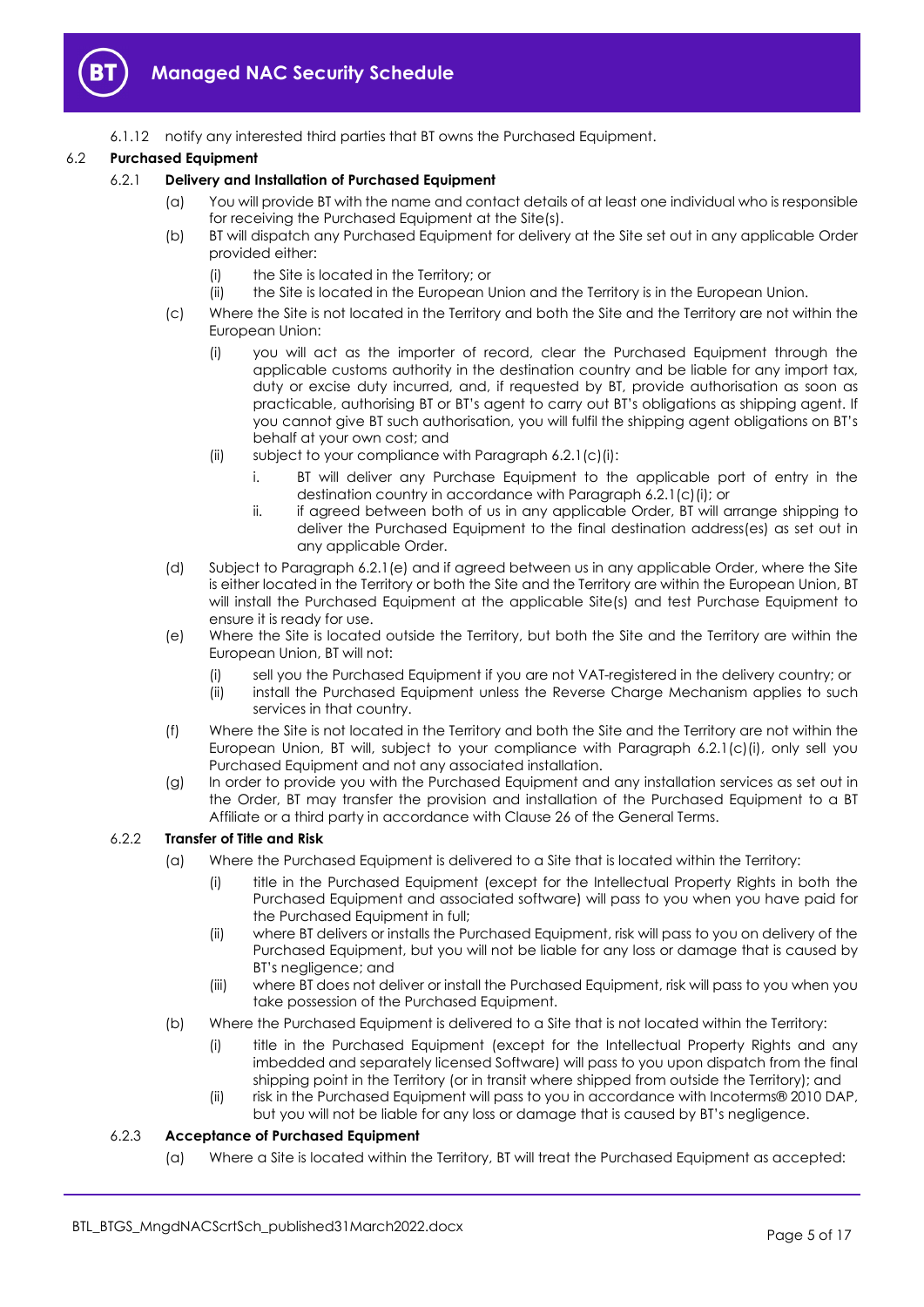

- (i) where BT does not install the Purchased Equipment, when you take delivery or possession of the Purchased Equipment; and
- (ii) where BT installs the Purchased Equipment the earlier of:
	- i. the Service Start Date; and
	- ii. where you notify BT in writing that the Purchased Equipment has not passed the Acceptance Tests but that is due to minor Incidents that do not affect the Purchased Equipment's performance, the date of that Notice.
- (b) Where a Site is not located within the Territory, BT will treat the Purchased Equipment as accepted on signature for the delivery at the port of entry, or at the final delivery address(es) that BT has agreed with you where BT are shipping the Purchased Equipment.

#### 6.2.4 Warranty

- (a) During the period of 12 consecutive months following the Service Start Date (or any other period that BT advises You in a Notice), if you report to BT in accordance with Paragraph 10 that there is an Incident in the Purchased Equipment due to faulty design, manufacture or materials, or BT's negligence, BT will, or will arrange for the manufacturer or other third party to, replace or (at BT's option) repair the part affected by, or causing, the Incident free of charge, unless:
	- (i) the Purchased Equipment has not been properly kept, used or maintained in accordance with the manufacturer's or BT's instructions, if any;
	- (ii) the Purchased Equipment has been modified without BT's written consent;
	- (iii) the Incident is due to damage, interference with or maintenance of Purchased Equipment by persons other than BT or a third party authorised by BT;
	- (iv) the Incident is due to faulty design by you where the Purchased Equipment has been customised or integrated into your systems to your design; or
	- (v) the Incident is due to fair wear and tear.
- (b) If requested by BT, you will return the Purchased Equipment affected by an Incident to BT or to the manufacturer or other third party, in accordance with BT's instructions, for repair or replacement in accordance with Paragraph 6.2.4(a).
- (c) BT does not warrant that the Software supplied in accordance with the Contract is free from Incidents, but BT will remedy any defects that materially impair performance (where necessary, by arrangement between both of us) within a reasonable time.

# 6.2.5 Security

- (a) You will ensure the proper use of any user names, personal identification numbers and passwords used with the Purchased Equipment, and you will take all necessary steps to ensure that they are kept confidential, secure and not made available to unauthorised persons.
- (b) BT does not guarantee the security of the Purchased Equipment against unauthorised or unlawful access or use.

# 6.2.6 Software Licence

- (a) On and from the Service Start Date, or, where BT installs any Purchased Equipment, from the date of installation, you will comply with the provisions of any Software licences provided with or as part of any Purchased Equipment.
- (b) In the absence of any express Software licence provided you may imply a limited royalty free and non-exclusive licence in the Software solely for the purposes of receiving the Service as delivered hereunder. Absent any express language to the contrary in a separate Software licence, your right to make use of any Software delivered will automatically terminate on the date that BT ceases to provide the Service to you.

# 6.3 WEEE Directive

- 6.3.1 You will comply with Article 13 of the Waste Electrical and Electronic Equipment Directive 2012 ("WEEE **Directive**") for the costs of collection, treatment, recovery, recycling and environmentally sound disposal of any equipment supplied under the Contract that has become waste electrical and electronic equipment ("WEEE").
- 6.3.2 For the purposes of Article 13 of the WEEE Directive this Paragraph 6.3 is an alternative arrangement to finance the collection, treatment, recovery, recycling and environmentally sound disposal of WEEE.
- 6.3.3 You will comply with any information recording or reporting obligations imposed by the WEEE Directive.

#### 6.4 Sale of Goods and Consumer Regulations

The UN Convention on Contracts for the International Sale of Goods will not apply to the Contract. Where you place an Order acting for purposes that are related to your trade, business or profession, BT agrees that it is a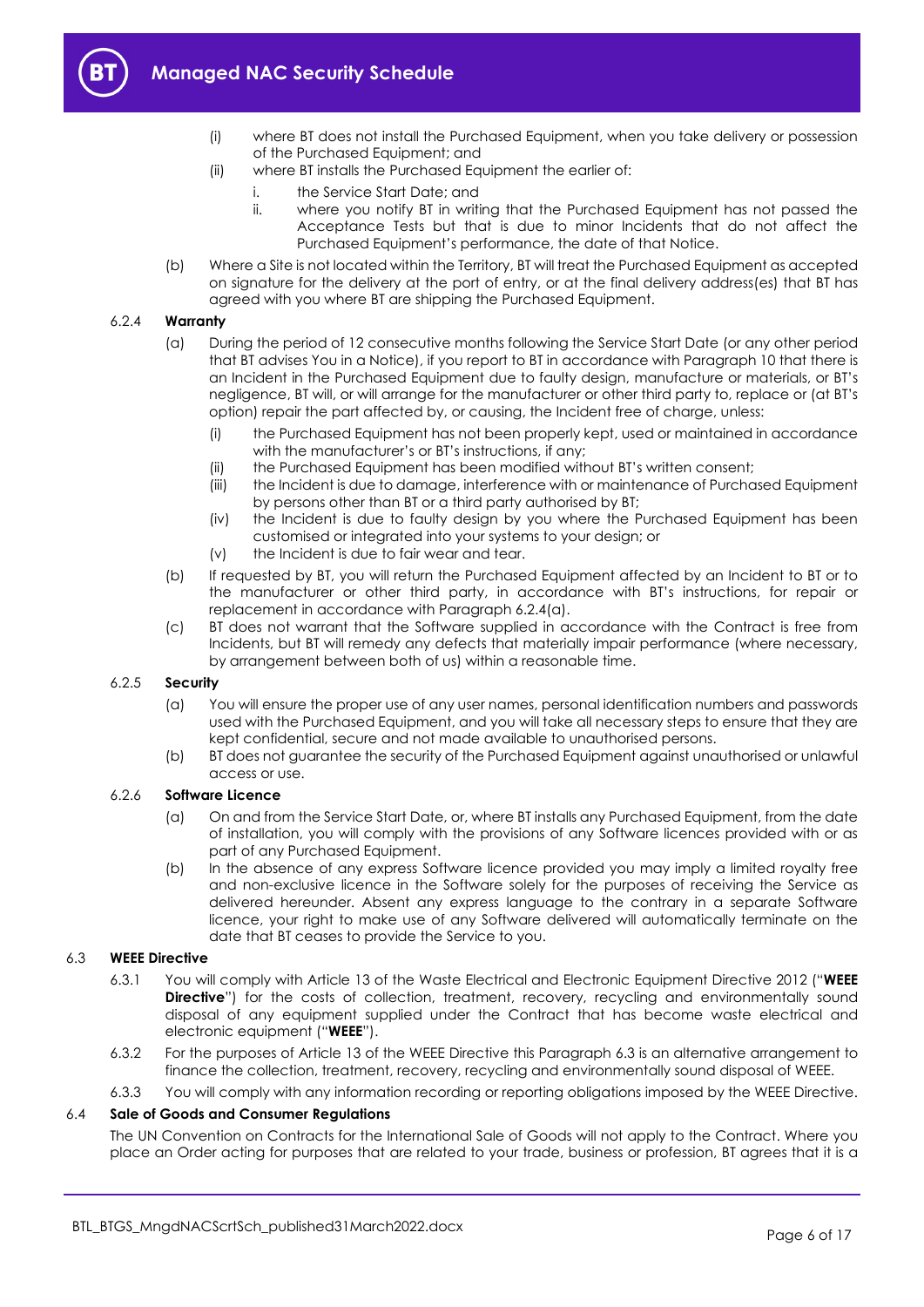

business to business transaction to which the Consumer Contracts (Information, Cancellation and Additional Charges) Regulations 2013 do not apply.

# 7 Specific Terms

# 7.1 Changes to the Contract

- 7.1.1 BT may propose changes to this Schedule or the Charges (or both) by giving you Notice at least 90 days prior to the end of the Minimum Period of Service and each Renewal Period ("Notice to Amend").
- 7.1.2 Within 21 days of any Notice to Amend, you will provide BT Notice:
	- (a) agreeing to the changes BT proposed, in which case those changes will apply from the beginning of the following Renewal Period;
	- (b) requesting revisions to the changes BT proposed, in which case both of us will enter into good faith negotiations for the remainder of that Minimum Period of Service or Renewal Period, as applicable, and, if agreement is reached, the agreed changes will apply from the beginning of the following Renewal Period; or
	- (c) terminating the Contract at the end of the Minimum Period of Service or Renewal Period, as applicable.
- 7.1.3 If we have not reached agreement in accordance with Paragraph 7.1.2(b) by the end of the Minimum Period of Service or the Renewal Period, the terms of this Schedule will continue to apply from the beginning of the following Renewal Period unless you give Notice or BT may give Notice of termination, in which case BT will cease delivering the Managed NAC Security Service at the time of 23:59 on the last day of the Minimum Period of Service or subsequent Renewal Period as applicable.

# 7.2 Minimum Period of Service

- 7.2.1 Subject to Paragraph 7.2.2, at the end of the Minimum Period of Service, unless one of us has given Notice to the other of an intention to terminate the Managed NAC Security Service in accordance with the Contract, BT will continue to provide the Managed NAC Security Service and each of us will continue to perform our obligations in accordance with the Contract.
- 7.2.2 BT will cease delivering the ActiveCare Advanced component of the Managed NAC Security Service at the time of 23:59 on the last day of the Minimum Period of Service when the Order for the Managed NAC Security Service will terminate.
- 7.2.3 The Parties may agree to extend the ActiveCare Advanced component or the any other proportion of the Order for a Renewal Period following the end of the Minimum Period of Service or Renewal Period and the Parties shall enter into negotiations regarding a Renewal Period prior to the end of the Minimum Period of Service or Renewal Period. BT may propose changes to the Schedule or the Charges for a Renewal Period.

#### 7.3 Customer Committed Date

- 7.3.1 If you request a change to the Managed NAC Security Service or any part of the Managed NAC Security Service, then BT may revise the Customer Committed Date to accommodate that change.
- 7.3.2 BT may expedite delivery of the Managed NAC Security Service for operational reasons or in response to a request from you, but this will not revise the Customer Committed Date.

#### 7.4 Data

- 7.4.1 Any data collected by the Managed NAC Security Service will be retained for a period of up to 90 days. You may request that the data is deleted at any time.
- 7.4.2 BT may collect information regarding support inquiries and communications which BT may use to generate aggregate data so long as the source or content of the communications are not disclosed.

# 7.5 EULA

- 7.5.1 BT will only provide the Managed NAC Security Service if you have entered into the end user licence agreement with the Supplier in the form set out at https://www.forescout.com/wpcontent/uploads/2015/12/ForeScout EULA 5.2.17-Web.pdf, as may be amended or supplemented from time to time by the Supplier ("EULA").
- 7.5.2 You will observe and comply with the EULA for all any use of the applicable Software.
- 7.5.3 In addition to what it says in Clause 15 of the General Terms, if you do not comply with the EULA, BT may restrict or suspend the Managed NAC Security Service upon reasonable Notice, and:
	- (a) you will continue to pay the Charges for the Managed NAC Security Service until the end of the Minimum period of Service; and
	- (b) BT may charge a re-installation fee to re-start the Managed NAC Security Service.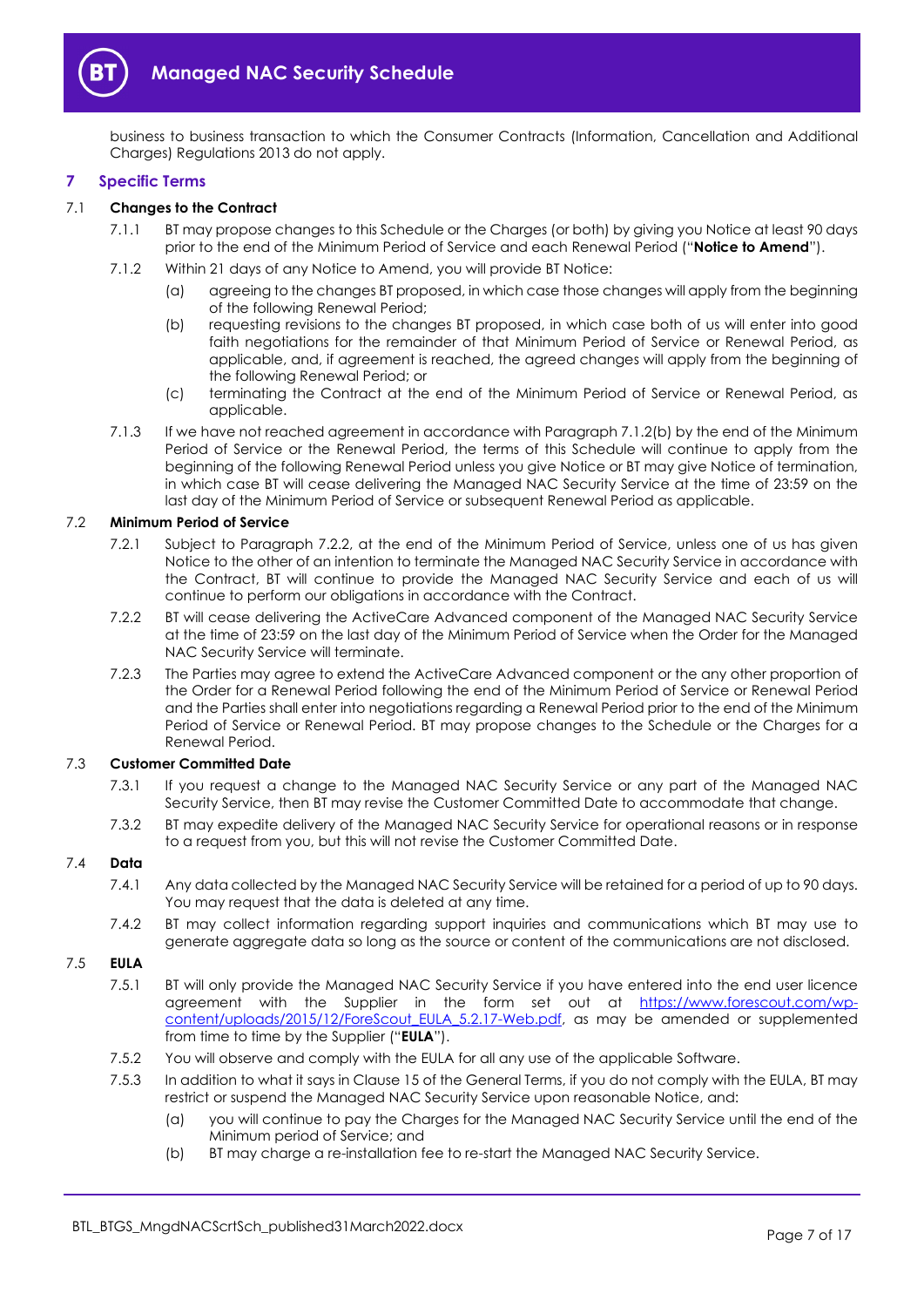

- 7.5.4 You will enter into the EULA for your own benefit and the rights, obligations, acknowledgements, undertakings, warranties and indemnities granted in accordance with the EULA are between you and the Supplier and you will deal with the Supplier with respect to any loss or damage suffered by either of you as such loss or damage will not be enforceable against BT.
- 7.5.5 Where the EULA is presented in a 'click to accept' function and you require BT to configure or install Software on your behalf, BT will do so as your agent and bind you to the EULA.

# 7.6 Invoicing

- 7.6.1 Unless set out otherwise in any applicable Order, BT will invoice you for the following Charges in the amounts set out in any applicable Order:
	- (a) Installation Charges, on the Service Start Date;
	- (b) Recurring Charges, monthly in advance and for any period where the Managed NAC Security Service is provided for less than one month, the Recurring Charges will be calculated on a daily basis;
	- (c) any Charges for any Purchased Equipment from the Service Start Date, and those Charges that will apply from the date you take delivery or possession of that Purchased Equipment;
	- (d) Professional Services Charges, upon completion of the work;
	- (e) De-installation Charges within 60 days of de-installation of the Managed NAC Security Service; and
	- (f) any Termination Charges incurred in accordance with Paragraph 7.7 upon termination of the relevant Service.
- 7.6.2 BT may invoice you for any of the following Charges in addition to those set out in any applicable Order:
	- (a) Charges for investigating Incidents that you report to BT where BT finds no Incident or that the Incident is caused by something for which BT is not responsible under the Contract;
	- (b) Charges for commissioning the Managed NAC Security Service in accordance with Paragraph 8.2 outside of Business Hours;
	- (c) Charges for expediting provision of the Managed NAC Security Service at your request after BT has informed you of the Customer Committed Date;
	- (d) Charges for any preparation activities BT completed due to your failure to prepare and maintain the Site in accordance with Paragraph 9.1.8; and
	- (e) any other Charges as set out in any applicable Order or as otherwise agreed between both of us.

# 7.7 Termination Charges

- 7.7.1 If you terminate the Contract or the Managed NAC Security Service for convenience in accordance with Clause 17 of the General Terms you will pay BT:
	- (a) all outstanding Charges or payments due and payable under the Contract;
	- (b) De-installation Charges;
	- (c) any other Charges as set out in any applicable Order; and
	- (d) any charges reasonably incurred by BT from a supplier as a result of the early termination.
- 7.7.2 In addition to the Charges set out at Paragraph 7.7.1 above, if you terminate during the Minimum Period of Service or any Renewal Period, you will pay BT:
	- (a) for any parts of the Managed NAC Security Service that were terminated during the first 12 months of the Minimum Period of Service, Termination Charges, as compensation, equal to:
		- (i) 100 per cent of the Recurring Charges for any remaining months of the first 12 months of the Minimum Period of Service;
		- (ii) 20 per cent of the Recurring Charges for the remaining months, other than the first 12 months of the Minimum Period of Service; and
		- (iii) any waived Installation Charges;
	- (b) for any parts of the Managed NAC Security Service that were terminated after the first 12 months of the Minimum Period of Service or during a Renewal Period, Termination Charges, as compensation, equal to 20 per cent of the Recurring Charges for any remaining months of the Minimum Period of Service or the Renewal Period.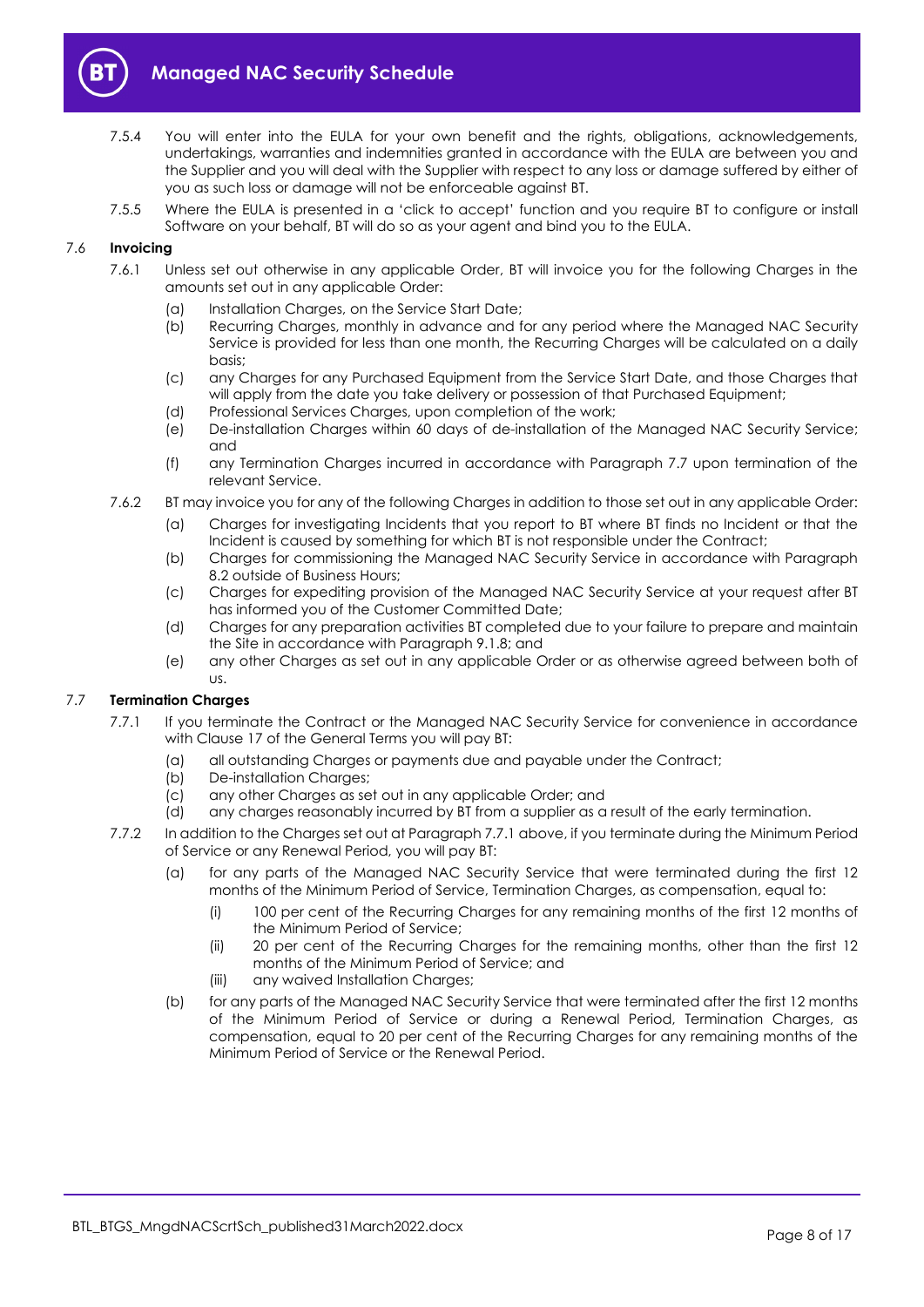

# Part B – Service Delivery and Management

# 8 BT's Obligations

# 8.1 Service Delivery

Before the Service Start Date and, where applicable, throughout the provision of the Managed NAC Security Service, BT will:

- 8.1.1 provide you with contact details for the Service Desk;
- 8.1.2 comply with all reasonable health and safety rules and regulations and reasonable security requirements that apply at the Site(s) and that you have notified to BT in writing, but BT will not be liable if, as a result of any such compliance, BT is in breach of any of its obligations under this Contract; and
- 8.1.3 provide you with a date on which delivery of the Managed NAC Security Service (or each part of the Managed NAC Security Service, including to each Site) is due to start ("Customer Committed Date") and will use reasonable endeavours to meet any Customer Committed Date.

# 8.2 Commissioning of the Service

Before the Service Start Date, BT will:

- 8.2.1 configure the Managed NAC Security Service;
- 8.2.2 conduct a series of standard tests on the Managed NAC Security Service to ensure that it is configured correctly; and
- 8.2.3 on the date that BT has completed the activities in this Paragraph 8.2.2, confirm to you that the Managed NAC Security Service is available for performance of any Acceptance Tests in accordance with Paragraph 9.2.

# 8.3 During Operation

On and from the Service Start Date, BT:

- 8.3.1 will respond and use reasonable endeavours to remedy an Incident without undue delay and in accordance with the Service Levels in Part C of the Contract if you report an Incident;
- 8.3.2 will maintain a web portal and server to provide you with online access to performance reports;
- 8.3.3 may, in the event of a security breach affecting the Managed NAC Security Service, require you to change any or all of your passwords; and
- 8.3.4 may, from time to time, upgrade any software or firmware on the Purchased Equipment to ensure that it remains within the Supplier's supported specifications. The dates and times of any software or firmware upgrades of the Purchased Equipment will be coordinated with you in advance.

# 8.4 The End of the Service

On expiry or termination of the Managed NAC Security Service by either of us, BT:

- 8.4.1 will provide configuration information relating to the Managed NAC Security Service provided at the Site(s) in a format that BT reasonably specifies; and
- 8.4.2 will delete all Content.

# 9 Your Obligations

# 9.1 Service Delivery

Before the Service Start Date and, where applicable, throughout the provision of the Managed NAC Security Service, you will:

- 9.1.1 provide BT with access to any Site(s) during Business Hours, or as otherwise agreed, to enable BT to set up, deliver and manage the Managed NAC Security Service;
- 9.1.2 provide BT with a copy of your security policies;
- 9.1.3 provide BT with the names and contact details of any individuals authorised to act on your behalf for Service management matters ("Customer Contact"), but BT may also accept instructions from a person who BT reasonably believes is acting with your authority;
- 9.1.4 attend integration meetings to discuss further tuning and configuration of the Purchased Equipment;
- 9.1.5 provide BT with Notice of any health and safety rules and regulations and security requirements that apply at the Site(s);
- 9.1.6 in jurisdictions where an employer is legally required to make a disclosure to its Users and other employees: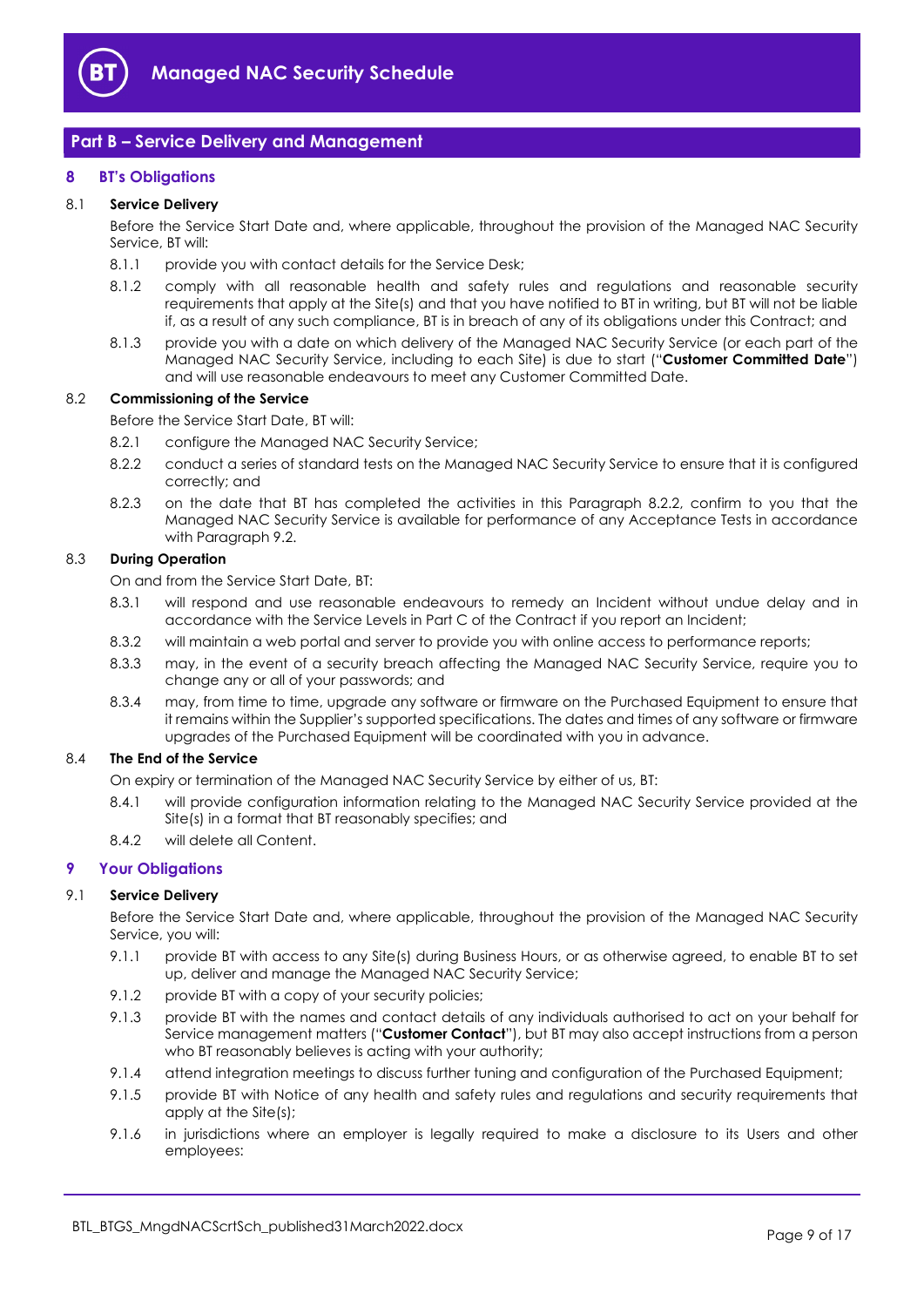

- (a) inform your Users that as part of the Managed NAC Security Service being delivered by BT, BT may monitor and report to you the use of any targeted applications by them;
- (b) ensure that your Users have consented or are deemed to have consented to such monitoring and reporting (if such consent is legally required); and
- (c) agree that BT will not be liable for any failure by you to comply with this Paragraph 9.1.6, you will be liable to BT for any Claims, losses, costs or liabilities incurred or suffered by BT due to your failure to comply with this Paragraph 9.1.6;
- 9.1.7 ensure that the LAN protocols and applications you use are compatible with the Managed NAC Security Service;
- 9.1.8 prepare and maintain the Site(s) for the installation of Purchased Equipment and supply of the Managed NAC Security Service, including:
	- (a) providing a suitable and safe operational environment for any Purchased Equipment including all necessary trunking, conduits, cable trays, and telecommunications connection points in accordance with BT's reasonable instructions and applicable installation standards;
	- (b) take up or remove any fitted or fixed floor coverings, ceiling tiles and partition covers or provide any openings in buildings required to connect Purchased Equipment to appropriate telecommunications facilities in time to allow BT to undertake any necessary installation or maintenance services;
	- (c) carry out any work that may be required after installation to make good any cosmetic damage caused during installation or maintenance;
	- (d) provide a secure, continuous power supply at the Site(s) for the operation and maintenance of the Managed NAC Security Service, Purchased Equipment at such points and with such connections as BT specifies, and, in order to mitigate any interruption to the Managed NAC Security Service resulting from failure in the principal power supply, provide back-up power with sufficient capacity to conform to the standby requirements of the applicable standards;
	- (e) provide internal cabling between the Purchased Equipment and any other Customer Equipment (which is not part of the Managed NAC Security Service), as appropriate;
- 9.1.9 give Notice to BT, five Business Days in advance, and provide details of, any changes to the Customer Network, that may affect the functioning of the Managed NAC Security Service. If this information is not provided, or is provided less than five Business Days before a change, then BT will not be liable for any Incidents or incorrect functioning of the Managed NAC Security Service as a result of the change;
- 9.1.10 only use any Appliance, or allow it to be used, in accordance with any instructions or authorisation BT may give and for the purpose for which it is designed;
- 9.1.11 not relocate any Appliance without BT's prior written consent;
- 9.1.12 ensure that your MPLS or Internet access Circuit bandwidth is sufficient to meet your requirements and for Managed NAC Security Service management access by BT as set out in any applicable Order;
- 9.1.13 manage and provide BT with accurate details of your internal IP Address design;
- 9.1.14 ensure that Purchased Equipment is able to receive updates, such as vulnerability signatures, directly over the Internet, or over an alternative path agreed with BT for that purpose;
- 9.1.15 if BT has agreed to provide any part of the Managed NAC Security Service using Customer Equipment, ensure that the relevant Customer Equipment:
	- (a) complies with any minimum specification given to you by BT under this Schedule;
	- (b) will comply with requirements set out in Paragraph 9.3.4; and
	- (c) is fully functional;
- 9.1.16 if the relevant Customer Equipment does not comply with this Paragraph 9.1.16 then BT may Charge for any costs reasonably incurred by BT as a result of the non-compliance, and any agreed installation dates and Customer Committed Date(s) may no longer apply;
- 9.1.17 ensure that Customer Network and all applications conform to relevant industry standards and provide written confirmation to BT upon reasonable request;
- 9.1.18 be responsible for ensuring compliance with Applicable Law, including obtaining (if required) local import and User licenses and the written authority from all respective authorities, particularly for countries where the use and import of encryption software or devices may be restricted by Applicable Law, or where the export and re-export of the encryption software or devices may be subject to the United States of America export control law, and not act to misuse the Service as provided by BT to contravene or circumvent these laws. BT may treat any contravention of these laws as a material breach and:
	- (a) suspend the Managed NAC Security Service and BT may refuse to restore the Managed NAC Security Service until BT receives an acceptable assurance from you that there will be no further contravention; or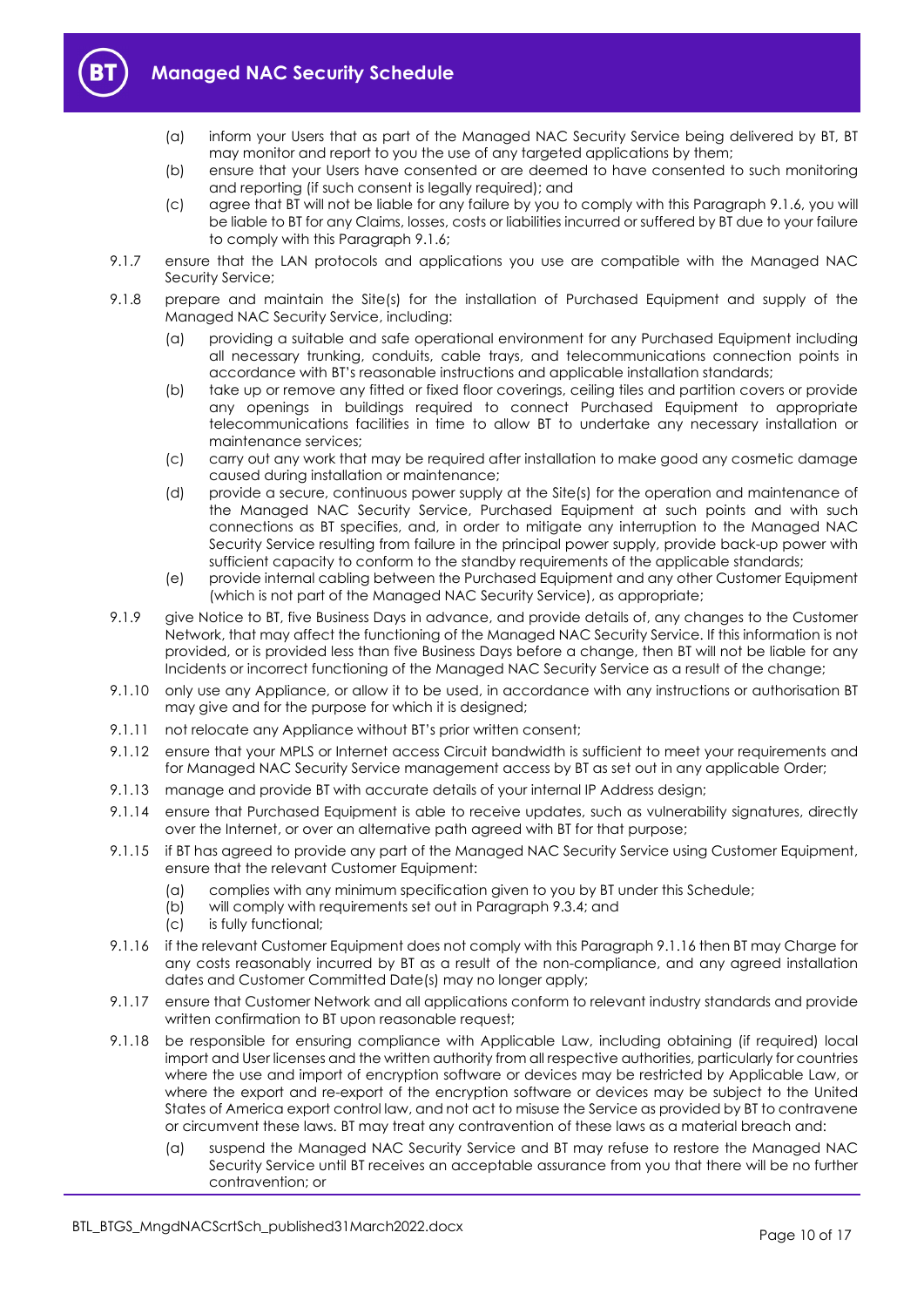

- (b) terminate the Managed NAC Security Service in accordance with Clause 18 of the General Terms; and
- 9.1.19 provide BT with accounts that you may use to authenticate against the authentication services e.g. SNMP accounts or active directory LDAP accounts.

# 9.2 Acceptance Tests

- 9.2.1 You will carry out the Acceptance Tests for the Managed NAC Security Service within five Business Days after receiving Notice from BT in accordance with Paragraph 8.2.3 ("Acceptance Test Period").
- 9.2.2 The Managed NAC Security Service is accepted by you if you confirm acceptance in writing during the Acceptance Test Period or is treated as being accepted by you if you do not provide BT with Notice to the contrary by the end of the Acceptance Test Period.
- 9.2.3 Subject to Paragraph 9.2.4, the Service Start Date will be the earlier of the following:
	- (a) the date that you confirm or BT deems acceptance of the Managed NAC Security Service in writing in accordance with Paragraph 9.2.2; or
	- (b) the date of the first day following the Acceptance Test Period.
- 9.2.4 If, during the Acceptance Test Period, you provide BT Notice that the Acceptance Tests have not been passed, BT will remedy the non-conformance without undue delay and provide you Notice that BT has remedied the non-conformance and inform you of the Service Start Date.

# 9.3 During Operation

On and from the Service Start Date, you will:

- 9.3.1 ensure that Users report Incidents to the Customer Contact and not to the Service Desk;
- 9.3.2 ensure that the Customer Contact will take Incident reports from Users and pass these to the Service Desk using the reporting procedures agreed between both of us, and is available for all subsequent Incident management communications;
- 9.3.3 monitor and maintain any Customer Equipment connected to the Managed NAC Security Service or used in connection with a Managed NAC Security Service;
- 9.3.4 ensure that any Customer Equipment that is connected to the Managed NAC Security Service or that you use, directly or indirectly, in relation to the Managed NAC Security Service is:
	- (a) connected using the applicable BT Network termination point, unless you have BT's permission to connect by another means;
	- (b) adequately protected against viruses and other breaches of security;
	- (c) technically compatible with the Managed NAC Security Service and will not harm or damage the BT Network, or any of BT's suppliers' or subcontractors' network or equipment; and
	- (d) approved and used in accordance with relevant instructions, standards and Applicable Law and any safety and security procedures applicable to the use of that Customer Equipment;
- 9.3.5 immediately disconnect any Customer Equipment, or advise BT to do so at your expense, where Customer Equipment:
	- (a) does not meet any relevant instructions, standards or Applicable Law; or
	- (b) contains or creates material that is in breach of the Acceptable Use Policy and you are contacted by BT about such material,

and redress the issues with the Customer Equipment prior to reconnection to the Managed NAC Security Service;

- 9.3.6 where you want to change the IP Address of any Appliance, submit a request to BT and BT will contact you to discuss your options with you;
- 9.3.7 notify BT of any planned work that may cause an Incident;
- 9.3.8 ensure that all Enabling Services are adequately maintained throughout the provision of the Managed NAC Security Service;
- 9.3.9 if applicable, connect equipment to the Managed NAC Security Service only by using the BT Network termination point at the Site(s);
- 9.3.10 in the event of a failure of Purchased Equipment that are under warranty or liable for replacement as part of the Managed NAC Security Service, dispose or return the faulty equipment or components as directed by BT, or permit BT or BT's agents at BT's discretion to remove and replace the faulty equipment or components. BT will use reasonable endeavours to ensure any data on the faulty equipment or components is rendered unreadable prior to disposal or recycling;
- 9.3.11 distribute, manage and maintain access profiles, passwords and other systems administration information relating to the control of Users' access to the Managed NAC Security Service;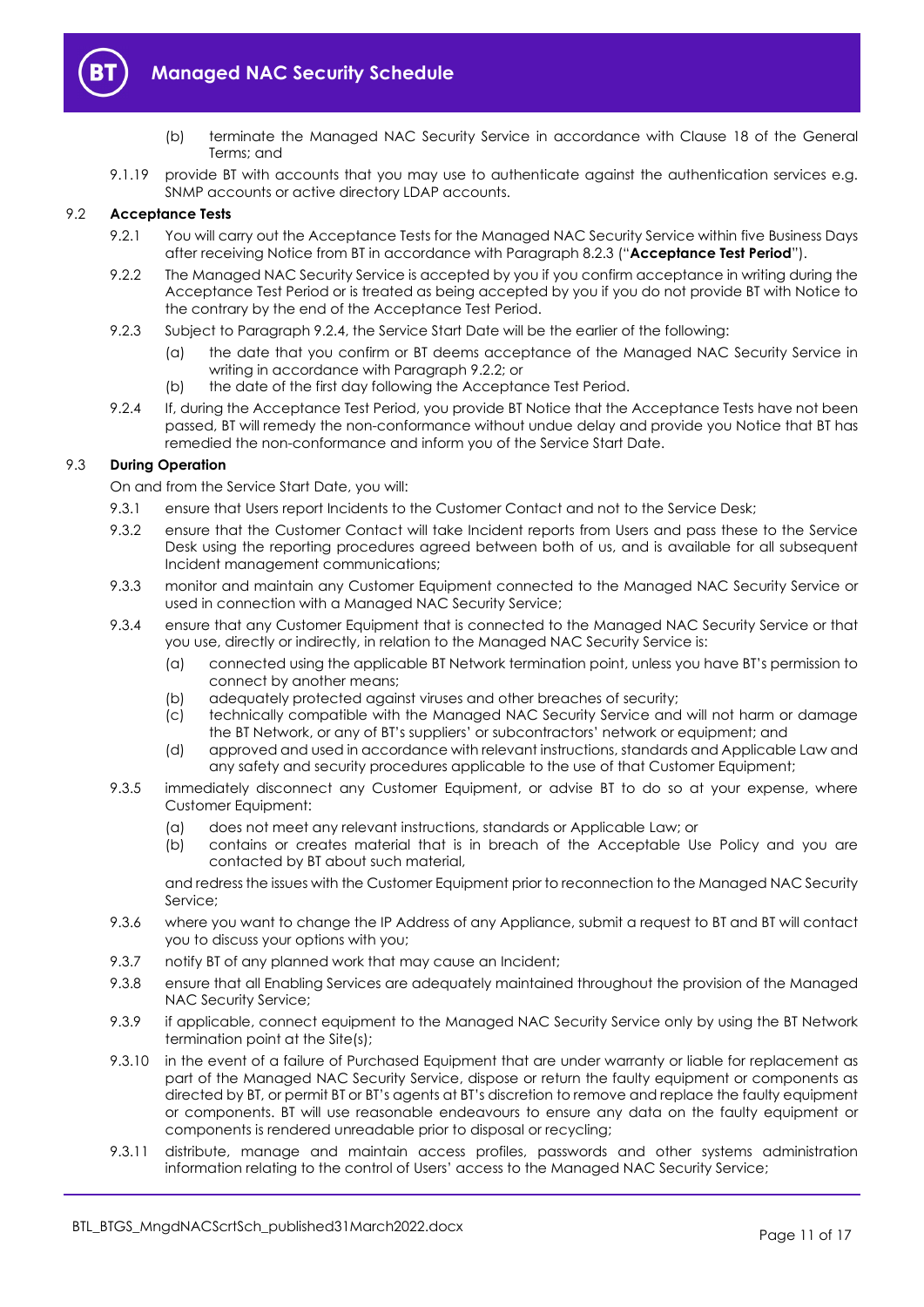

- 9.3.12 maintain a written list of current Users and provide a copy of such list to BT within five Business Days following BT's written request at any time;
- 9.3.13 ensure the security and proper use of all valid User access profiles, passwords and other systems administration information used in connection with the Managed NAC Security Service and:
	- (a) immediately terminate access for any person who is no longer a User;
	- (b) inform BT immediately if a User's ID or password has, or is likely to, become known to an unauthorised person, or is being or may be used in an unauthorised way;
	- (c) take all reasonable steps to prevent unauthorised access to the Managed NAC Security Service;
	- (d) satisfy BT's security checks if a password is lost or forgotten; and
	- (e) change any or all passwords or other systems administration information used in connection with the Managed NAC Security Service if BT requests you to do so in order to ensure the security or integrity of the Managed NAC Security Service;
- 9.3.14 ensure that the maximum number of Users will not exceed the permitted number of User identities as set out in any applicable Order;
- 9.3.15 not allow any User specific subscription to be used by more than one individual User unless it has been reassigned in its entirety to another individual User, in which case you will ensure the prior User will no longer have any right to access or use the Managed NAC Security Service;
- 9.3.16 where BT recommends, in case of a business critical Customer Network, provide a test environment where a new version or patched version of the Managed NAC Security Service will be tested before deployment to a live production environment; and
- 9.3.17 with regard to any support or maintenance Services provided under this Contract:
	- (a) follow BT's and the Supplier's procedures, as notified to you from time to time, when contacting the Service Desk;
	- (b) provide reasonable access to BT to all necessary information, systems and personnel to resolve Incidents;
	- (c) implement promptly all Software updates and fixes provided by BT or the Supplier; and
	- (d) update Software to its supported versions.

This Paragraph 9.3.17 does not reduce or waive your responsibilities under the EULA.

# 9.4 The End of the Service

On expiry or termination of the Managed NAC Security Service by either of us, you will disconnect any Customer Equipment from Associated Services located at the Site(s).

# 10 Notification of Incidents

- 10.1 Where you become aware of an Incident:
	- (a) the Customer Contact will report it to the Service Desk;
	- (b) BT will give you a Ticket;
	- (c) BT will inform you when it believes the Incident is cleared and will close the Ticket when
		- (i) you confirm that the Incident is cleared within 24 hours after having been informed; or
		- (ii) BT has attempted unsuccessfully to contact you, in the way agreed between both of us in relation to the Incident, and you have not responded within 24 hours following BT's attempt to contact you.
- 10.2 If you confirm that the Incident is not cleared within 24 hours after having been informed, the Ticket will remain open, and BT will continue to work to resolve the Incident.
- 10.3 Where BT becomes aware of an Incident, Paragraphs 10.1(a), 10.1(b), 10.1(c) and 10.3 will apply.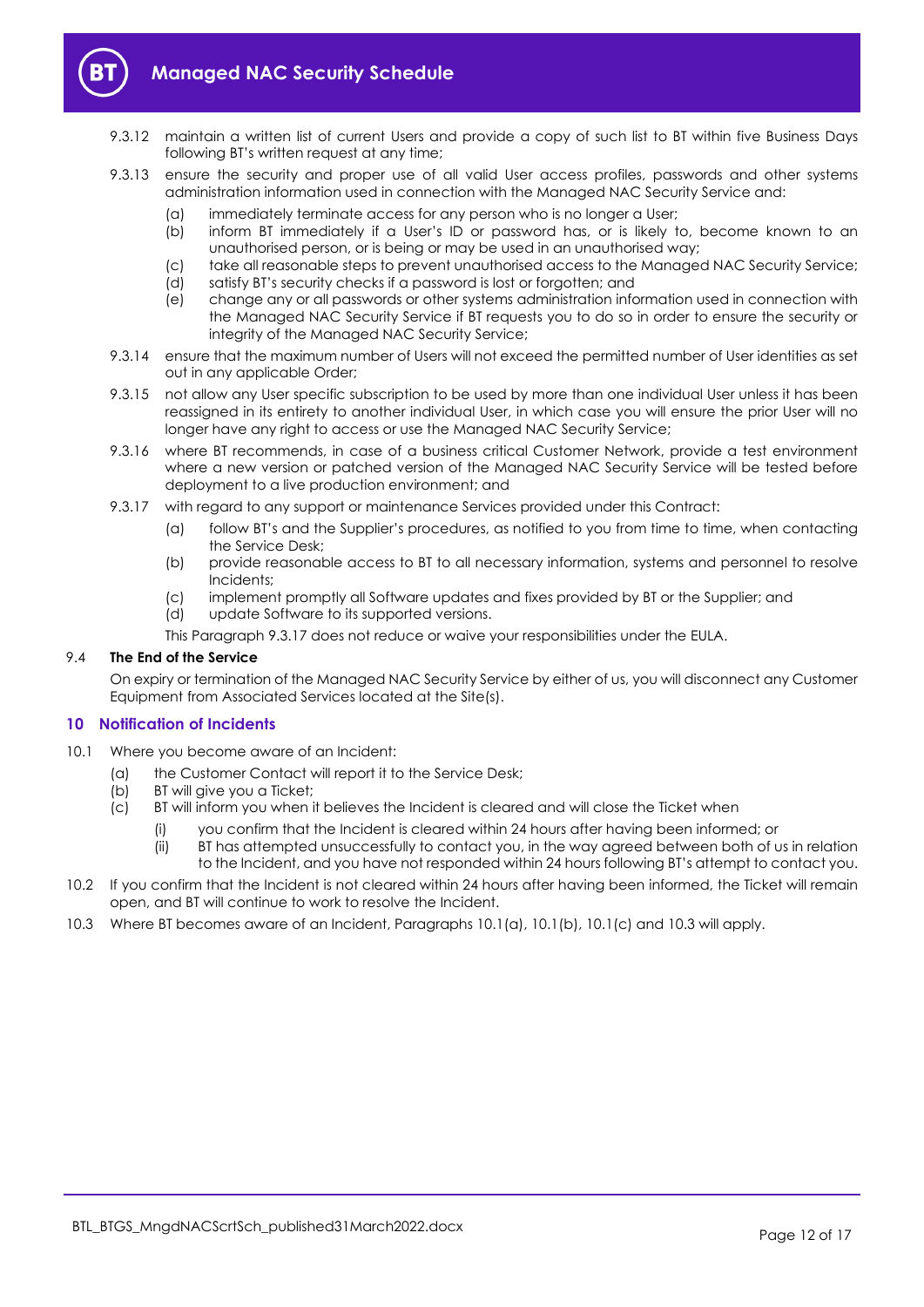

# Part C – Service Levels

# 11 On Time Delivery

# 11.1 On Time Delivery Service Level

BT will deliver the Managed NAC Security Service on or before the Customer Committed Date ("On Time Delivery Service Level").

# 11.2 On Time Delivery Service Credits

- 11.2.1 If BT does not meet the On Time Delivery Service Level, you may claim On Time Delivery Service Credits if you have reported the Qualifying Incident in accordance with Paragraph 10, for each Business Day after the Customer Committed Date until the Service Start Date as set out in this Paragraph 11.2.
- 11.2.2 On Time Delivery Service Credits are available up to a maximum amount equal to 100 per cent of the monthly Recurring Charges for the affected Site.
- 11.2.3 If both of us have agreed a revised Customer Committed Date in writing, or if BT exercises its right to revise the Customer Committed Date as set out in Paragraph 7.3, the calculation of any On Time Delivery Service Credits will be made by reference to the revised Customer Committed Date.

# 11.3 Exception

The On-Time Delivery Service Level does not apply:

- (a) to upgrades or changes to the Managed NAC Security Services, unless these require the installation of new components and have an agreed delivery date, in which case the Customer Committed Date will be that agreed delivery date; and
- (b) where you did not complete the preparation activities for your Site within required timescales in accordance with Paragraph 9.1.8.

# 12 Service Availability

# 12.1 Availability Service Level

- 12.1.1 From the Service Start Date, BT will provide the Managed NAC Security Service with a target availability corresponding to the applicable SLA Category for the Site as set out in the applicable Order, as set out in the table in paragraph 12.2.1 ("Availability Service Level").
- 12.1.2 You may request Availability Service Credits for Severity Level 1 Incidents at either:
	- (a) the Standard Availability Service Credit Rate, as set out in Paragraph 12.3.4; or
	- (b) as applicable, the Elevated Availability Service Credit Rate, as set out in Paragraph 12.3.5.

# 12.2 SLA Categories

12.2.1 The following table sets out the Availability Annual Targets, the Maximum Annual Availability Downtime, the Maximum Monthly Availability Downtime, the Standard Availability Service Credit Rate, the Elevated Availability Service Credit Rate and the Service Credit Interval for each SLA Category:

| <b>SLA</b><br>Category | <b>Availability</b><br><b>Annual Target</b> | Maximum<br>Annual<br><b>Availability</b><br><b>Downtime</b> | <b>Maximum</b><br><b>Monthly</b><br><b>Availability</b><br><b>Downtime</b> | <b>Standard</b><br><b>Availability</b><br><b>Service Credit</b><br>Rate | Elevated<br><b>Availability</b><br><b>Service Credit</b><br>Rate | <b>Service Credit</b><br>Interval |
|------------------------|---------------------------------------------|-------------------------------------------------------------|----------------------------------------------------------------------------|-------------------------------------------------------------------------|------------------------------------------------------------------|-----------------------------------|
| $Cat A++$              | $\geq$ 99.999%                              | 5 minutes                                                   | 0 minutes                                                                  | 4%                                                                      | 8%                                                               | 5 min                             |
| Cat A+                 | $\geq 99.99\%$                              | 1 hour                                                      | 0 minutes                                                                  | 4%                                                                      | 8%                                                               | 15 min                            |
| Cat A1                 | $\geq 99.97\%$                              | 3 hours                                                     | 0 minutes                                                                  | 4%                                                                      | 8%                                                               | hour                              |
| Cat A                  | $\geq 99.95\%$                              | 4 hours                                                     | 0 minutes                                                                  | 4%                                                                      | 8%                                                               | hour                              |
| Cat B                  | $\geq 99.90\%$                              | 8 hours                                                     | I hour                                                                     | 4%                                                                      | 8%                                                               | hour                              |
| Cat C                  | $\geq 99.85\%$                              | 13 hours                                                    | 3 hours                                                                    | 4%                                                                      | 4%                                                               | 1 hour                            |
| Cat D                  | $\geq 99.80\%$                              | 17 hours                                                    | 5 hours                                                                    | 4%                                                                      | 4%                                                               | 1 hour                            |
| Cat E                  | $\geq 99.70\%$                              | 26 hours                                                    | 7 hours                                                                    | 4%                                                                      | $4\%$                                                            | 1 hour                            |
| Cat F                  | $\geq 99.50\%$                              | 43 hours                                                    | 9 hours                                                                    | 4%                                                                      | 4%                                                               | hour                              |
| Cat G                  | $\geq 99.00\%$                              | 87 hours                                                    | 11 hours                                                                   | 4%                                                                      | 4%                                                               | 1 hour                            |
| Cat H                  | $\geq$ 98.00%                               | 175 hours                                                   | 13 hours                                                                   | 4%                                                                      | 4%                                                               | I hour                            |
| Cat I                  | $\geq 97.00\%$                              | 262 hours                                                   | 15 hours                                                                   | 4%                                                                      | 4%                                                               | 1 hour                            |

# 12.3 Availability Service Credits

- 12.3.1 If a Severity Level 1 Incident occurs, BT will measure the Availability Downtime for the Site(s) starting from when you report or BT gives you notice of a Qualifying Incident, and ending when BT closes the Incident in accordance with Paragraph 10.
- 12.3.2 BT will measure the Availability Downtime in units of full minutes during the Contracted Maintenance **Hours**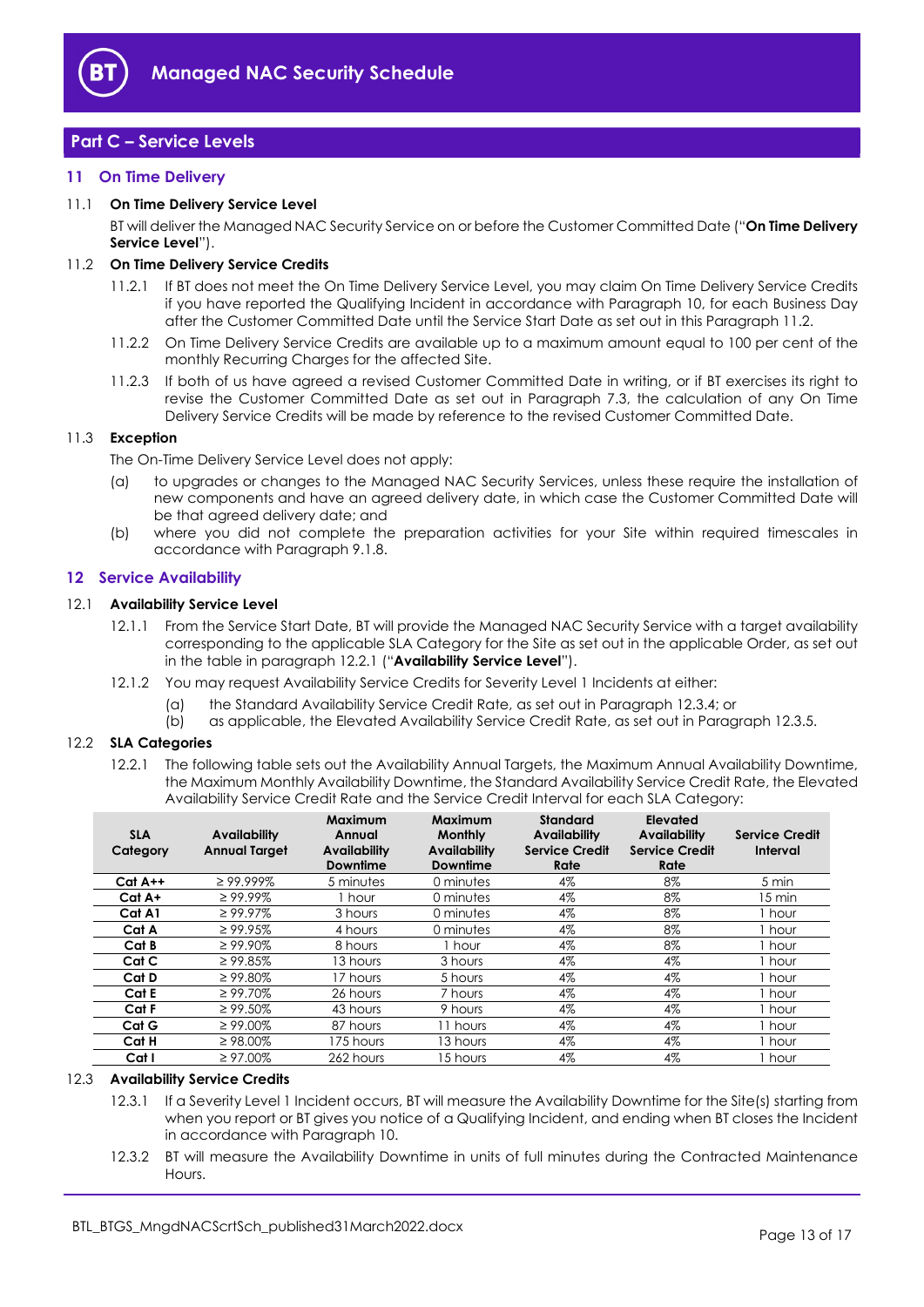

- 12.3.3 BT will then calculate the cumulative Availability Downtime for the calendar months in which the Severity Level 1 Incident occurred ("Cumulative Monthly Availability Downtime") and for the previous 12 consecutive calendar months (the "Cumulative Annual Availability Downtime"), but in the event that the Site has been installed for less than 12 consecutive months, BT will apply an assumed Cumulative Annual Availability Downtime for the previous 12 consecutive months using the Availability Downtime data recorded to date.
- 12.3.4 If the Cumulative Monthly Availability Downtime of the Managed NAC Security Service exceeds the Maximum Monthly Availability Downtime, you may request Availability Service Credits at the Standard Availability Service Credit Rate for each Service Credit Interval above the Maximum Annual Availability Downtime.
- 12.3.5 If the Cumulative Annual Availability Downtime of the Managed NAC Security Service exceeds the Maximum Annual Availability Downtime, you may request Availability Service Credits for all further Severity Level 1 Incidents at the Elevated Availability Service Credit Rate for each started Service Credit Interval above the Maximum Annual Availability Downtime up to and until the Cumulative Annual Availability Downtime by Service is less than the Maximum Annual Availability Downtime.

# 13 Requests for Service Credits

- 13.1 You may request applicable Service Credits within 28 days of the end of the calendar month in which a Qualifying Incident occurred by providing details of the reason for the claim. Any failure by you to submit a request in accordance with this Paragraph 13.1 will constitute a waiver of any claim for Service Credits for that calendar month.
- 13.2 Upon receipt of a valid request for Service Credits in accordance with Paragraph 13.1:
	- 13.2.1 BT will issue you with the applicable Service Credits by deducting those Service Credits from your invoice within two billing cycles of the request being received; and
	- 13.2.2 following termination of the Contract where no further invoices are due to be issued by BT, BT will pay you the Service Credits in a reasonable period of time.
- 13.3 Service Credits for all Service Levels will be aggregated and are available up to a maximum amount equal to 100 per cent of the monthly Recurring Charge for the affected Managed NAC Security Service.
- 13.4 All Service Levels and Service Credits will be calculated in accordance with information recorded by, or on behalf of, BT.
- 13.5 The Service Levels under this Schedule will not apply:
	- 13.5.1 in the event that Clause 8 or Clause 23 of the General Terms applies; or
	- 13.5.2 during any trial period of the Managed NAC Security Service.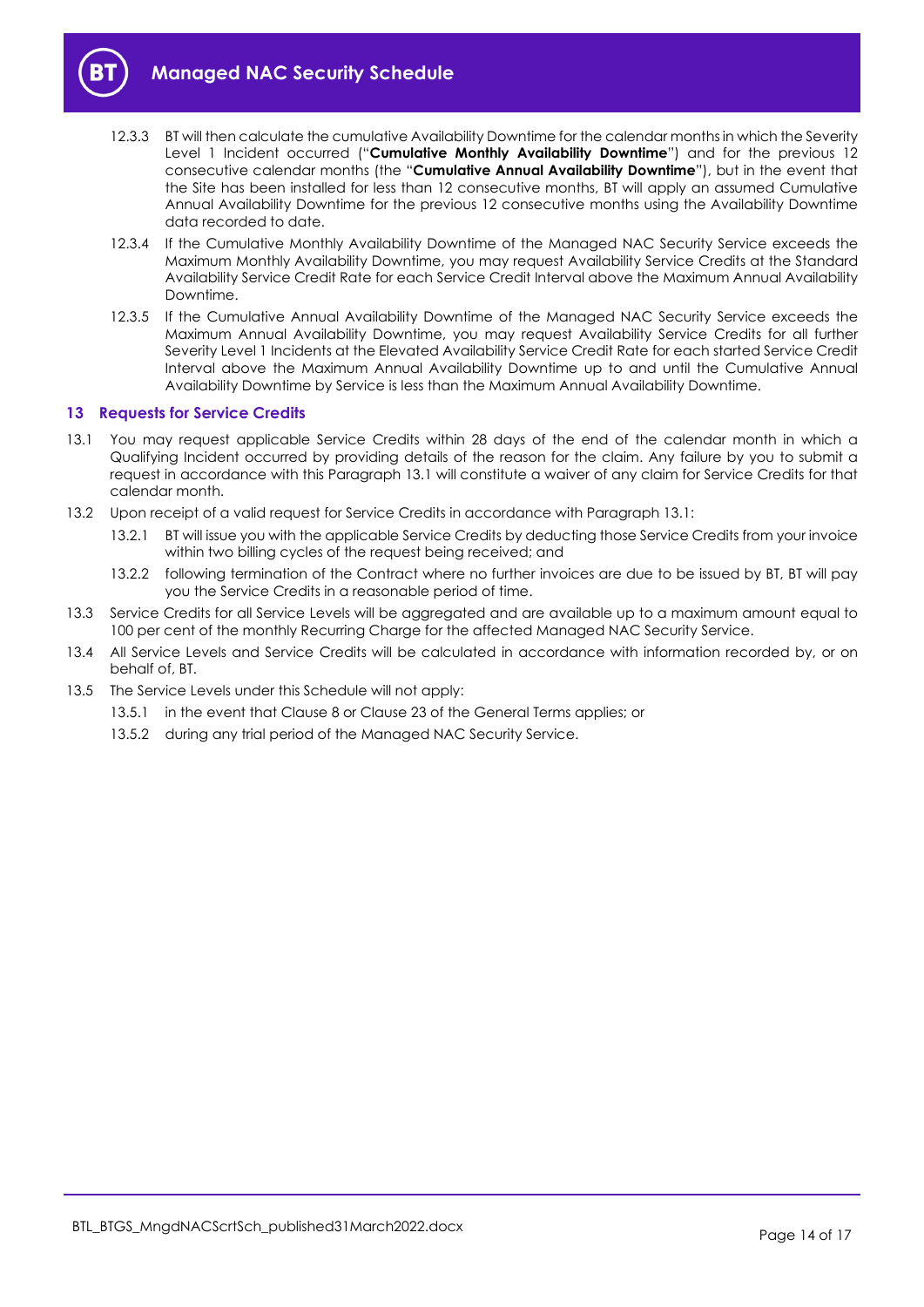

# Part D – Defined Terms

# 14 Defined Terms

In addition to the defined terms in the General Terms, capitalised terms in this Schedule will have the below meanings (and in the case of conflict between these defined terms and the defined terms in the General Terms, these defined terms will take precedence for the purposes of this Schedule). BT has repeated some definitions in this Schedule that are already defined in the General Terms. This is to make it easier for you to find the definitions when reading this Schedule.

"Acceptance Test Period" has the meaning given in Paragraph 9.2.1.

"Acceptance Tests" means those objective tests conducted by you that when passed confirm that you accept the Managed NAC Security Service and that the Managed NAC Security Service is ready for use save for any minor non-conformities that will be resolved as an Incident in accordance with Paragraphs 8.3.1.

"Access Line" means a Circuit connecting the Site(s) to the BT Network or POP.

"ActiveCare Advanced" means the support provided by the Supplier for the Purchased Equipment.

"Appliance" means a Device or piece of equipment designed to perform a specific task (Network Access Control functionality).

"Availability" means the period of time when the Managed NAC Security Service is functioning.

"Availability Annual Target" has the meaning given in the table at Paragraph 12.1 for the relevant SLA Category. "Availability Downtime" means the period of time during which a Severity Level 1 Incident exists as measured by BT in accordance with Paragraph 12.3.1.

"Availability Service Credit" means the Service Credit available for a failure to meet the Availability Service Level, as set out in Paragraph 12.3.

"Availability Service Level" has the meaning given in in Paragraph 12.1.

"Business Hours" means between the hours of 0800 and 1700 in a Business Day.

"Circuit" means any line, conductor, or other conduit between two terminals by which information is transmitted, and that is required as part of the Associated Service.

"Content" means applications, data, information (including emails), video, graphics, sound, music, photographs, software or any other material.

"Contracted Maintenance Hours" means the times during which BT will provide maintenance for Purchased Equipment, which are Business Hours unless set out otherwise in any applicable Order.

"Cumulative Monthly Availability Downtime" has the meaning given in Paragraph 12.3.3.

"Customer Committed Date" has the meaning given in Paragraph 8.1.3.

"Customer Equipment" means any equipment including any Purchased Equipment and any software, other than BT Equipment, used by you in connection with a Managed NAC Security Service.

"Customer Network" means your private telecommunications network comprising any WAN, LAN, managed security services or voice services, as appropriate and as configured so that traffic can be delivered over the network.

"DAP" means Delivered at Place as defined in Incoterms® 2010.

"De-installation Charges" means the charges payable by you on de-installation of the Managed NAC Security Service that are equal to the then current rates for Installation Charges on the date of de-installation.

"Device" means any entity which connects to the Customer Network and which has an IP Address, including but not limited to all desktop computers, laptop computers, IP phones, peripherals, tablets, mobile handsets, virtual machines, security cameras, physical access control and other security devices, heating and ventilation, operational and production line technology, medical devices.

"Enabling Service" has the meaning given in Paragraph 5.1.

"Enterprise of Things" means security processes where all the different device types on the network, physical or virtual, will be analysed and the data will be using to improve overall security.

"EU" means European Union.

"EULA" has the meaning given in Paragraph 7.5.1.

"EyeSegment" means the product name for the secure cloud based application provided by the Supplier as defined in Paragraph 3.4."**EyeExtend Service Option**" means the module provided by the Supplier as defined in Paragraph 3.5.

"General Terms" means the general terms to which this Schedule is attached or can be found at www.bt.com/terms, and that form part of the Contract.

"Incident" means an unplanned interruption to, or a reduction in the quality of, the Managed NAC Security Service or particular element of the Managed NAC Security Service.

"Incoterms® 2010" means the International Commercial Terms, which are a series of pre-defined commercial terms published by the International Chamber of Commerce and are a trademark of the International Chamber of Commerce.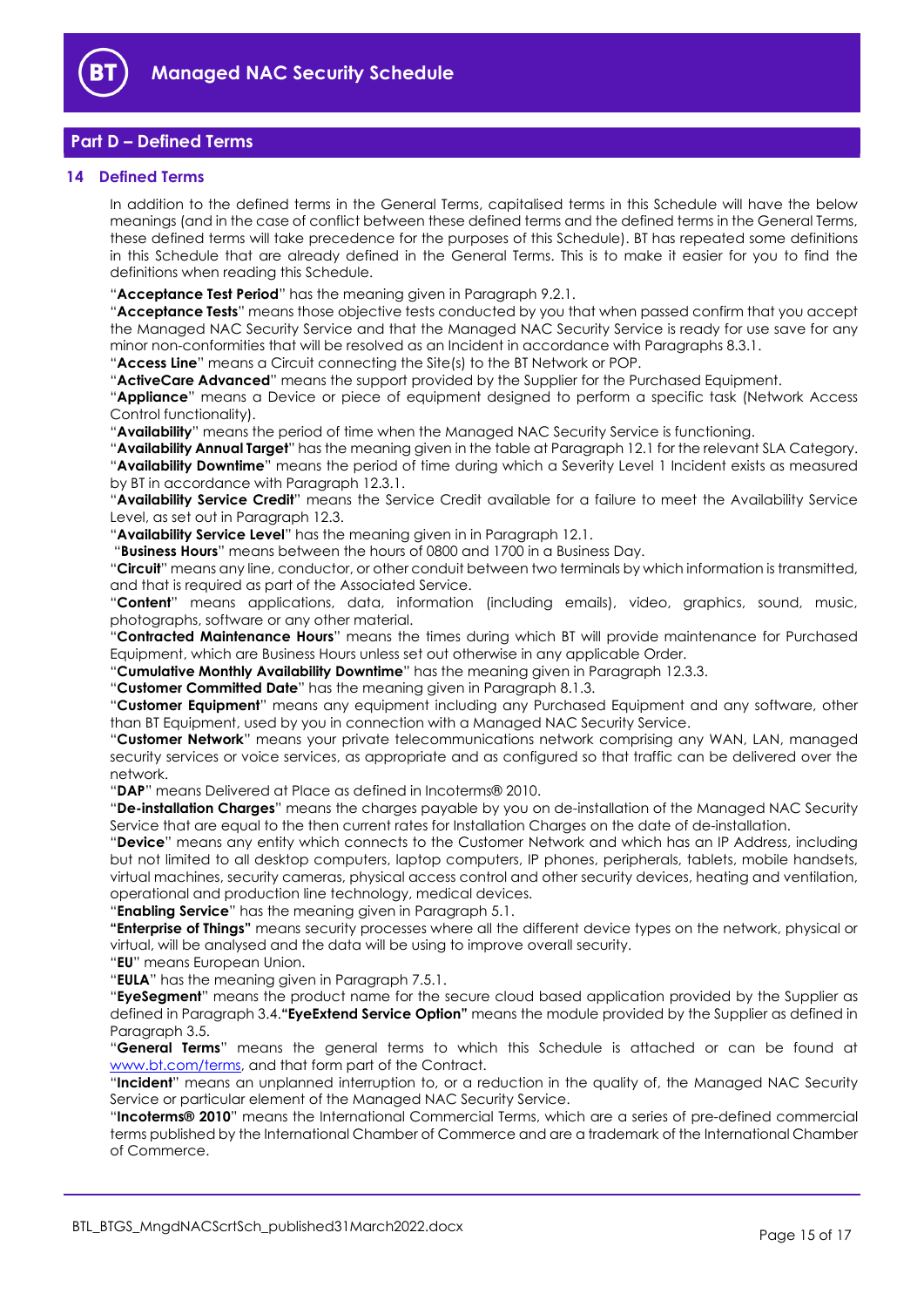

"Installation Charges" means those Charges set out in any applicable Order in relation to installation of the Managed NAC Security Service or any Purchased Equipment or Customer Equipment as applicable.

"Internet" means a global system of interconnected networks that use a standard Internet Protocol to link devices worldwide.

"Internet Protocol" or "IP" means a communications protocol for devices connected to the Internet that specifies the format for addresses and units of transmitted data.

"IP Address" means a unique number on the Internet of a network card or controller that identifies a device and is visible by all other devices on the Internet.

"Local Area Network" or "LAN" means the infrastructure that enables the ability to transfer IP services within Site(s) (including data, voice and video conferencing services).

"Local Contracted Business Hours" means the times during which maintenance of any Access Line is provided, which are Business Hours unless set out otherwise in any applicable Order.

"Managed NAC Security Service" has the meaning given in Paragraph 1.

"Maximum Annual Availability Downtime" has the meaning given in the table at Paragraph 12.1 for the relevant SLA Category.

"Maximum Monthly Availability Downtime" has the meaning given in the table at Paragraph 12.1 for the relevant SLA Category.

"Minimum Period of Service" means a period of 12 consecutive months beginning on the Service Start Date, unless set out otherwise in any applicable Order.

"Monthly Recurring Charges" means the monthly Recurring Charges for the Managed NAC Security Service and the sum of the Usage Charges for the three full previous months divided by three.

"MPLS" or "Multiprotocol Label Switching" means a type of data-carrying technique that directs data from one network node to the next.

"On Time Delivery Service Credits" means the Service Credit available for a failure to meet the On Time Delivery Service Level, which are equal to 4 per cent of the Recurring Charges for the applicable Site or Circuit, per day. "On Time Delivery Service Level" has the meaning given in Paragraph 11.1.

"Professional Services" means the Service Options set out in Paragraph 3.2and 3.3 and which are labour related services.

"Qualifying Incident" means an Incident, except where any of the following events have occurred:

- (a) The Managed NAC Security Service has been modified or altered in any way by you, or by BT in accordance with your instructions;
- (b) Planned Maintenance;
- (c) you have performed any network configurations that BT did not approve;
- (d) an Incident has been reported and BT cannot confirm that an Incident exists after performing tests; or
- (e) you requested BT to test the Managed NAC Security Service at a time when no Incident has been detected or reported.

"Recurring Charges" means the Charges for the Managed NAC Security Service or applicable part of the Managed NAC Security Service that are invoiced repeatedly in every payment period (e.g. every month), as set out in any applicable Order.

"Renewal Period" means for each Managed NAC Security Service, the initial 12 month period following the Minimum Period of Service, and each subsequent 12 month period.

"Reverse Charge Mechanism" means the method by which customers within the European Union may selfassess for domestic VAT on cross-border purchases in accordance with Articles 194 – 199 of Council Directive 2006/112/EC.

"Service Credit Interval" has the meaning given in the table at Paragraph 12.1 for the relevant SLA Category.

"Service Desk" means the helpdesk that you are able to contact to submit service requests, report Incidents and ask questions about the Managed NAC Security Service.

"Service Level" means each of the On Time Delivery Service Level and the Availability Service Level.

"Service Management Boundary" means the point where you present traffic to, or receive traffic from, any infrastructure that is provided as part of the Managed NAC Security Service and is owned or controlled by the Supplier or BT.

"Service Options" has the meaning given in Paragraph 3.

"Severity Level 1 Incident" means a Qualifying Incident that cannot be circumvented and that constitutes a complete loss of service at the Site(s) or Circuit.

"Site" means a location at which the Managed NAC Security Service is provided.

"SLA Category" means the category, as set out in any applicable Order, which, in accordance with the table set out at Paragraph 12.1, specifies the following in relation to the Managed NAC Security Service, Site or Circuit:

- (a) Availability Annual Target;
- (b) Maximum Annual Availability Downtime;
- (c) Maximum Monthly Availability Downtime; and